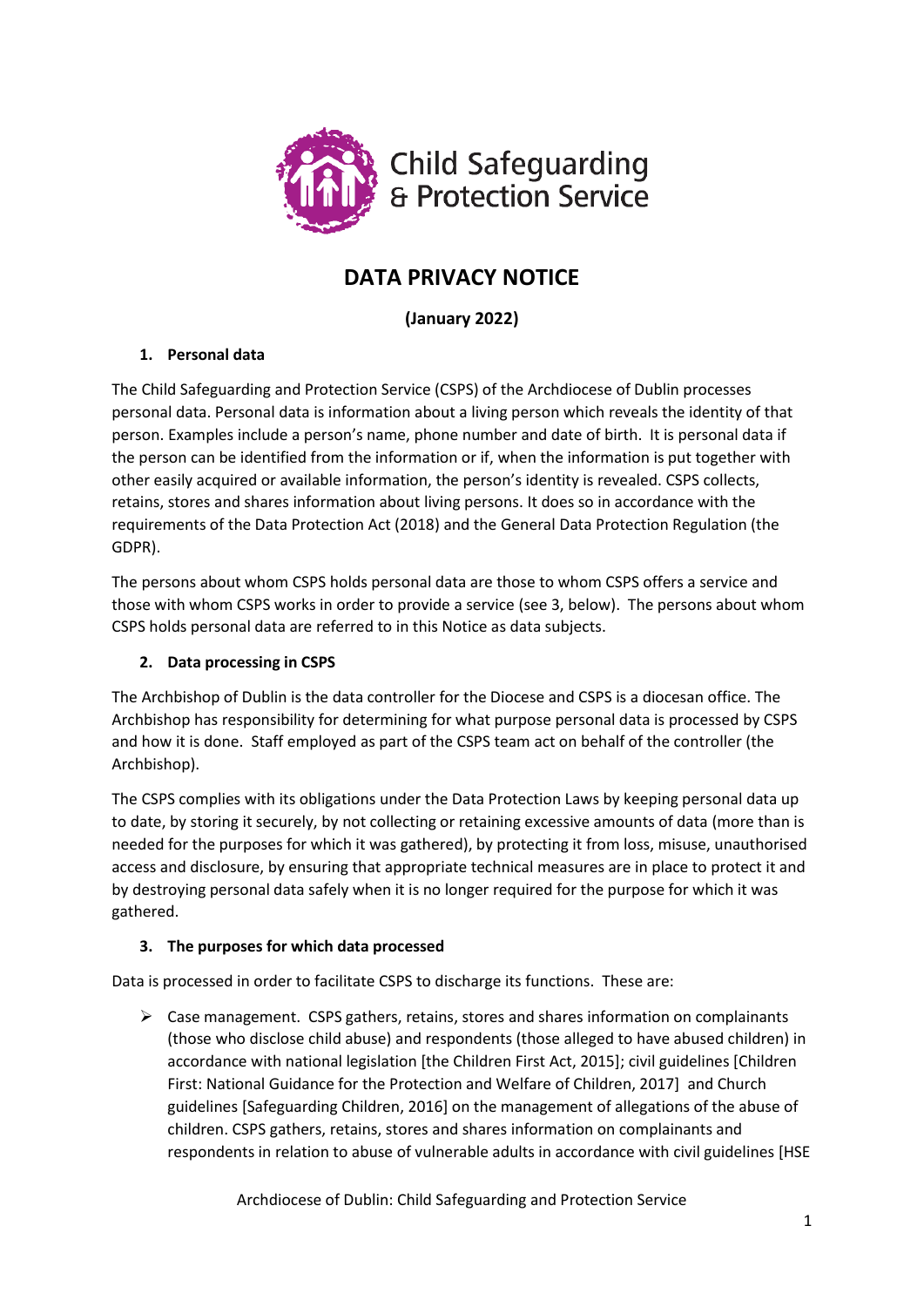Adult Safeguarding Policy, 2019] and diocesan policy [Safeguarding Vulnerable Adults: Policy of the Archdiocese of Dublin, 2019] ;

- $\triangleright$  Support of victims and survivors of abuse. CSPS gathers, retains, stores and shares information about those who experienced abuse as children or as vulnerable adults and their families in order to offer them support directly and in order to refer them to other support services;
- $\triangleright$  The creation and maintenance of safe environments for children and vulnerable adults involved in Church activities. This involves processing data on those who work/volunteer in parishes and diocesan offices and agencies, including the information processed through Garda vetting. It also involves processing data on those who cooperate with CSPS in the discharge of this function, including diocesan safeguarding trainers and parish safeguarding representatives.

## **4. The data processed**

CSPS gathers and retains information including a person's name, date of birth, current address, email address, phone number and role with the parish or diocesan office or agency. For certain persons, additional data such as information about events in their past, legal documents, and medical and psychological reports are also gathered and retained. This list is not exhaustive.

#### **5. The legal basis for processing personal data**

The legal bases on which CSPS relies for processing personal data are the following:

a. Explicit consent is sought from those with whom CSPS communicates in order to share information about news, events, activities and programmes;

b. Compliance with a legal obligation, as when those members of the CSPS team who are mandated reporters, report child protection concerns to Tusla, the Child and Family Agency in accordance with the requirements of the Children First Act, 2015;

c. In order to protect the vital interests of a person, as when CSPS shares information with those who need to know it in order to prevent the abuse of a child or a vulnerable adult;

d. In the public interest, as when CSPS processes personal data for the prevention of the abuse of children and vulnerable adults;

e. In the pursuit of the legitimate interest of the Archdiocese of Dublin as it acts to create a safe environment for children and vulnerable adults in order to spread the Word of God among the lay faithful.

#### **6. Sharing of personal data**

Personal data is treated as strictly confidential. It is shared, only when required, with authorised diocesan staff, with the civil authorities and with others in accordance with the requirements of law and national and Church child and adult protection guidelines; or as otherwise required for the protection of children and vulnerable adults; or by consent (see also Appendix 1 and Appendix 2).

Personal data is shared with some service providers, such as those who provide support services for survivors of abuse, but only with the consent of the data subject. All processing of such data is done in compliance with current legislation.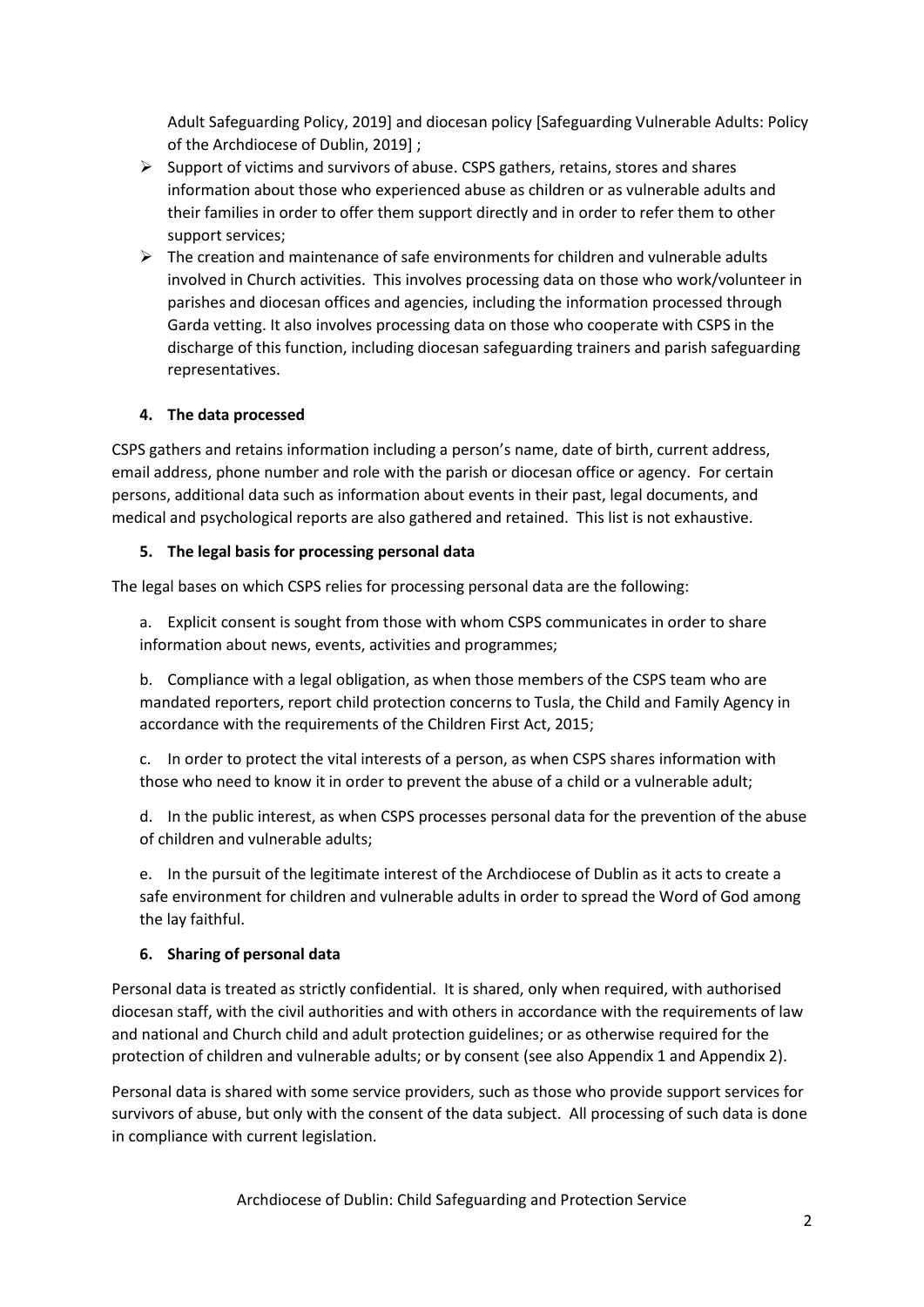## **7. Retention of personal data**

Personal data is retained for as long as it is required for the discharge of the functions outlined in 3 above. The data retention policy is set out in Appendix 3.

# **8. Storage and accuracy of personal data**

CSPS is committed to ensuring information is stored securely. In order to prevent unauthorised access or disclosure suitable physical, electronic and managerial procedures to safeguard and secure information have been put in place. CSPS uses technical and organisational security measures to protect data from accidental or intentional manipulation, loss, destruction or access by unauthorised persons. The security measures are continuously adapted in line with technological developments.

CSPS seeks to ensure that personal data is accurate and up to date. However, the data subject is responsible for informing CSPS of any changes to personal data and other information. Unfortunately, the transmission of information via the internet is not completely secure. Although every effort is made to protect personal data, any transmission via the CSPS website is ultimately at the data subject's own risk. Once CSPS has received personal information, strict procedures and security features are in place to prevent unauthorised access to or unlawful processing or disclosure of such data.

## **9. The rights of the data subject**

The data subject (the person whose data is processed by CSPS) has various rights under the GDPR including the right to:

- To request a copy of his/her personal data held by CSPS;
- To request that CSPS corrects any inaccuracies in the data held;
- To have the data erased when it is no longer required for the purpose for which it was gathered

For information on all the rights of the Data Subject see Articles 15-23 of the GDPR (2018).

#### **10. Further processing**

If CSPS needs to process personal data for a purpose not covered by this Data Privacy Notice a new notice will be issued prior to commencing the processing setting out the relevant purposes and processing conditions. Where and whenever necessary, CSPS will seek the prior consent of the data subject/s to the new processing.

#### **11. Contact details**

If you have any queries or complaints please contact the Director of the Child Safeguarding and Protection Service at Holy Cross Diocesan Centre, Clonliffe Road, Dublin DO3 P2E7; phone 01 8360314; or email: [cps@dublindiocese.ie.](mailto:cps@dublindiocese.ie)

Further information on data privacy rights is available on the website of the Data Protection Commission: [www.dataprotection.ie.](http://www.dataprotection.ie/)

For queries relating to data protection in the Archdiocese of Dublin please email: [dataprotection@dublindiocese.ie](mailto:dataprotection@dublindiocese.ie) or write to: Data Protection Leader, Holy Cross Diocesan Centre, Clonliffe Road, Dublin DO3 P2E7.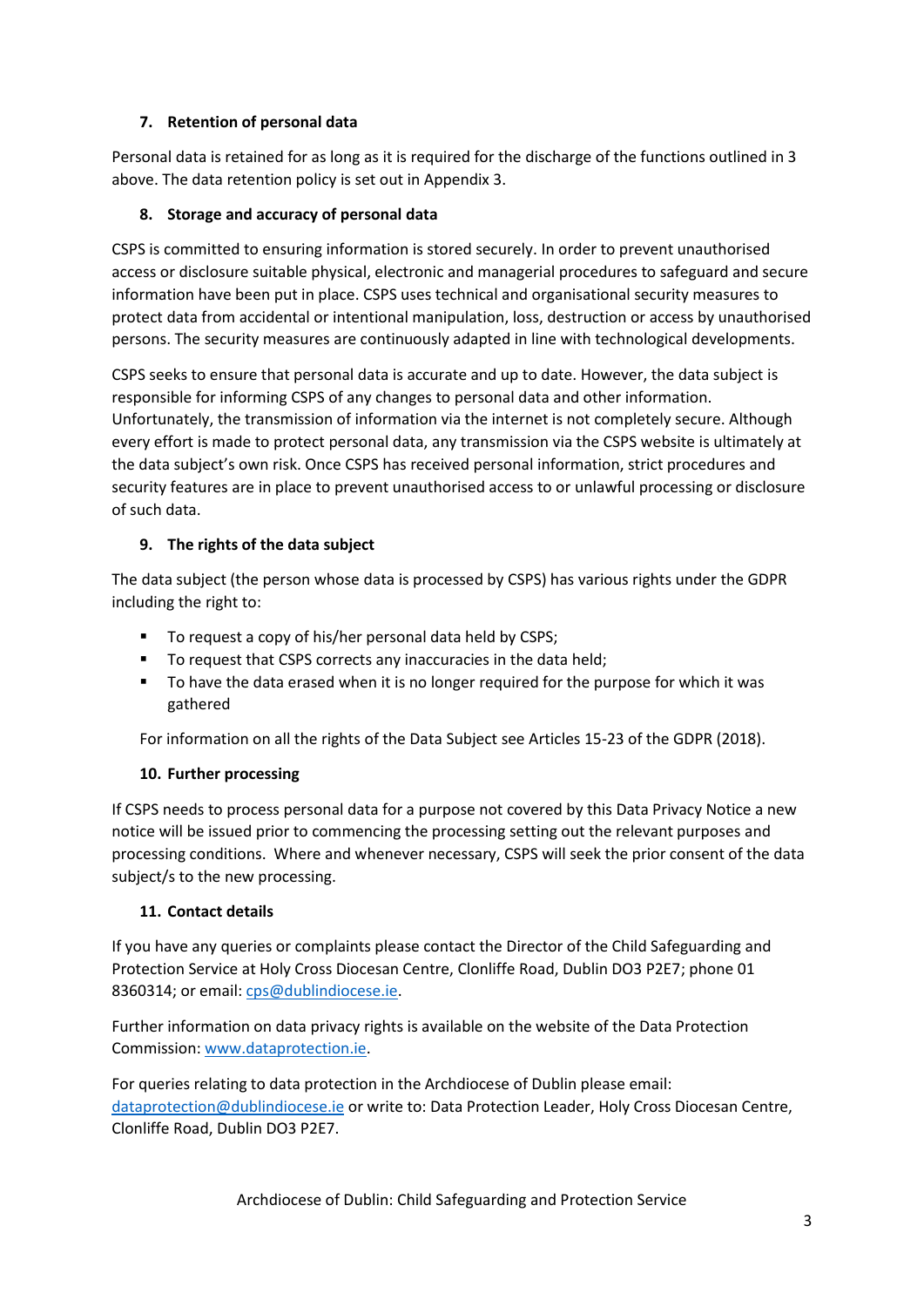# **Appendix 1: Information Sharing**

**.** 

This section sets out in more detail the position of CSPS in relation to the sharing of information relating to the protection of children and vulnerable adults from abuse in a church context.

A1.1 CSPS shares child and vulnerable adult protection concerns with the civil authorities. Mandatory reporting to TUSLA under the Children First Act 2015 is covered by GDPR Article 6 (c) *compliance with a legal obligation*. This also applies to sharing data with An Garda Siochana about an offence committed against a child or vulnerable adult (Criminal Justice (Withholding of Information on Offences against Children and Vulnerable Persons) Act 2012).

A1.2 In certain very restricted circumstances, CSPS shares such concerns with other church authorities. For example, if there is data that a member of a religious order has abused or is alleged to have abused a child or vulnerable adult that data is shared with the provincial of the order or the order's designated liaison person (DLP) so that s/he can take whatever steps are required to prevent further abuse. This is covered by GDPR Article 6.1 (d) - *processing is necessary in order to protect the vital interests ….of another natural person* (i.e. the child/children or vulnerable adult/s at risk). Such sharing of data is only to persons who need to be aware of, and take action to mitigate, these concerns.

A1.3 Data is shared with others when required for the protection of children or vulnerable adults, for example, when placement of respondent priests in residential institutions is being arranged. The managers of the institutions concerned are informed that the respondent ought not to have unsupervised contact with children or vulnerable adults. This is also covered by Article 6.1(d)

A1.4 Data is shared with families of respondent priests. Priests often have contact with children in their extended families and CSPS has a duty to protect these children from abuse. The practice is to encourage the respondent priests themselves to talk to their families in the first instance and then follow up with family members to ensure that they have sufficient information to protect their own children and vulnerable family members. This is also covered by Article 6.1(d).

These disclosures of personal data could also be considered to be covered by GDPR Article 6.1 (f) *processing is necessary for the purposes of the legitimate interests pursued by the controller or by a*  third party<sup>1</sup>. The Archbishop of Dublin has a legitimate interest in the activities of those who serve as priests of the Diocese.

A1.5 Data is shared with the civil authorities in the investigation of historic allegations of abuse.

This is covered by Section 41 of the Data Protection Act 2018: *the processing of personal data and special categories of personal data for a purpose other than the purpose for which the data has been collected shall be lawful to the extent that such processing is necessary and proportionate for the purposes—*

<sup>1</sup> Recital 47 provides: *The legitimate interests of a controller, including those of a controller to which the personal data may be disclosed, or of a third party, may provide a legal basis for processing, provided that the interests or the fundamental rights and freedoms of the data subject are not overriding, taking into consideration the reasonable expectations of data subjects based on their relationship with the controller. Such legitimate interest could exist for example where there is a relevant and appropriate relationship between the data subject and the controller in situations such as where the data subject is a client or in the service of the controller.*

<sup>&</sup>quot;Third Party" is defined as: *a natural or legal person, public authority, agency or body other than the data subject, controller, processor and persons who, under the direct authority of the controller or processor, are authorised to process personal data*;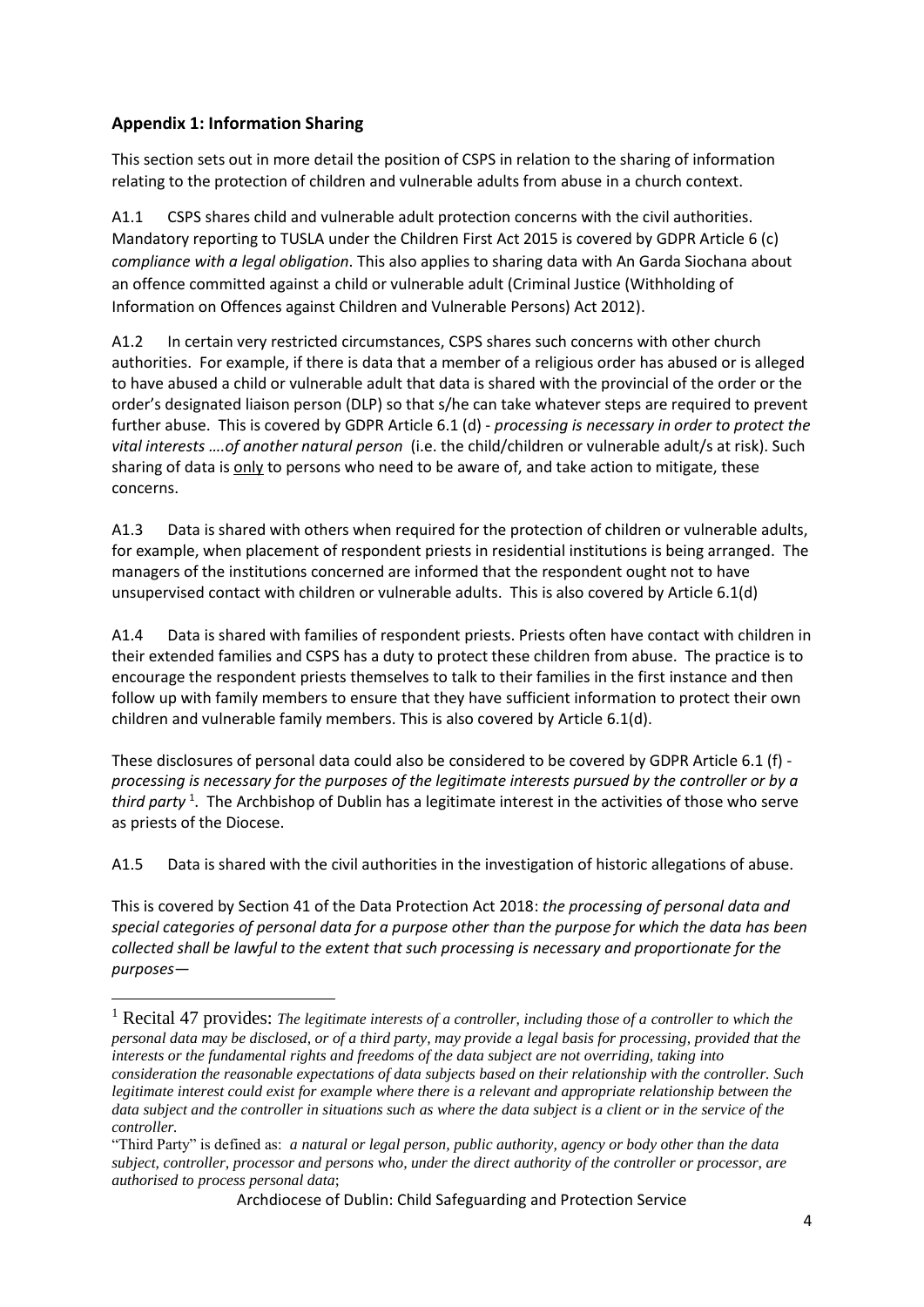*(b) of preventing, detecting, investigating or prosecuting criminal offences*.

Section 55 (1) of the Data Protection Act 2018 – elaborating on GDPR Article 10, *Processing of personal data relating to criminal convictions and offences – also provides a legal basis for such* sharing of data: *personal data referred to in Article 10 may be processed— where…*

*(b) (iv) processing is necessary to prevent injury or other damage to the data subject or another person or loss in respect of, or damage to, property or otherwise to protect the vital interests of the data subject or another person*.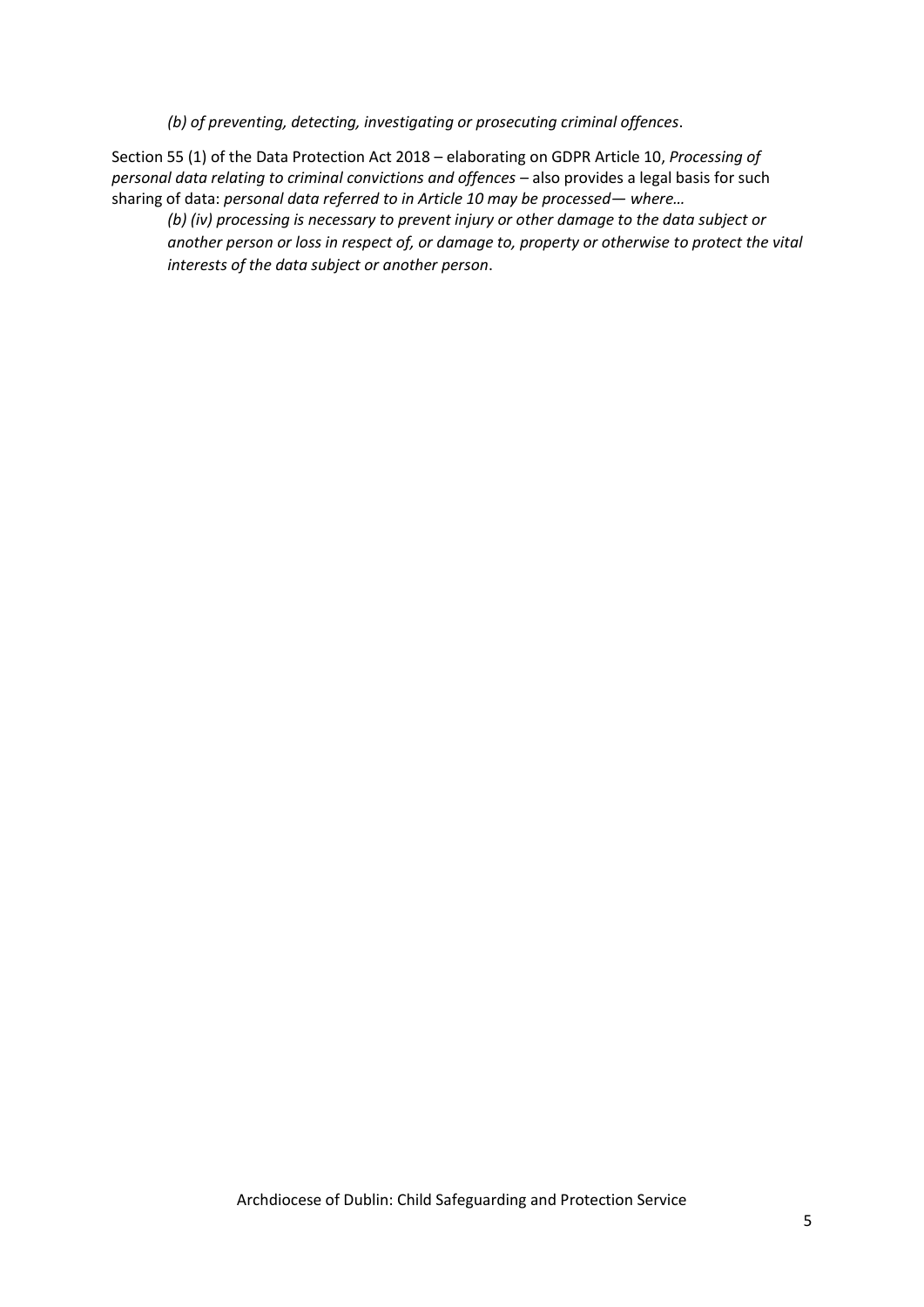## **Appendix 2: The Child Safeguarding Structure of the Archdiocese of Dublin**

This section sets out in more detail the position of CSPS in relation to the sharing of data relating to the protection of children and vulnerable adults from abuse in a context other that a Church one. Such a situation arises, for example, when a priest learns of abuse within a family context and contacts CSPS for advice and guidance.

The Archdiocese of Dublin, like many organisations that provide services to children, operates a designated liaison person (DLP) system. That is, there are people designated by the Diocese to receive child protection concerns (information that a child has been abused, is being abused or is at risk of abuse) and to report them to the civil authorities. The DLP for the Archdiocese of Dublin is the Director of the Child Safeguarding and Protection Service and the deputy DLP is the Safeguarding and Support Officer.

When mandatory reporting was introduced in 2017, a question arose as to whether the DLP structure should be retained. Since a priest is a mandated reporter, if he knows of a child protection concern he is legally obligated to report the matter to Tusla himself with no requirement to come through the DLP. Tusla, however, advised that the DLP structure ought to be retained for a number of reasons. The diocesan DLP and deputy DLP are professionally qualified social workers with experience of operating the child protection system. They have a greater understanding of both the thresholds for reporting concerns and the means of doing so than those without such qualifications and experience. There is, therefore, a better chance that information vital to the protection of children will reach those with the authority to act on it by retaining the DLP structure. The legal obligations on mandated persons such as priests can be discharged by doing joint reports on behalf of the DLP/ duty DLP and the mandated reporter who first hears of the concern.

In order to report child protection concerns that do not relate to alleged abuse within a Church context, CSPS is required to gather information about the child/ren at risk and, where known, the alleged perpetrator of abuse. In addition, *Children First, National Guidance for the Protection and Welfare of Children, 2017* refers to the recording of the concern and of the actions taken in relation to it. Thus, CSPS is required to process data on child protection concerns that do not relate to the Diocese that come to the attention of diocesan personnel in the course of their work.

The GDPR Article 6.1 (c) *legal obligation* provision applies to transmitting child protection concerns via the DLP (designated liaison person) on the grounds that the Children First Act 2015 imposes obligations on *mandated persons* who include, not only social workers and clergy, but also *a safeguarding officer, child protection officer or other person (howsoever described) who is employed for the purpose of performing the child welfare and protection function of religious, sporting, recreational, cultural, educational and other bodies and organisations offering services to children*.

Mandatory reporting does not apply to concerns that relate to vulnerable adults but the considerations about following the correct reporting procedures are just as valid. The purpose of going through the DLP is to ensure correct reporting procedures are followed and this transmission is covered by GDPR Article 6.1 (d) – *processing is necessary in order to protect the vital interests ….of another natural person* (i.e. the child/children or vulnerable adult/s at risk).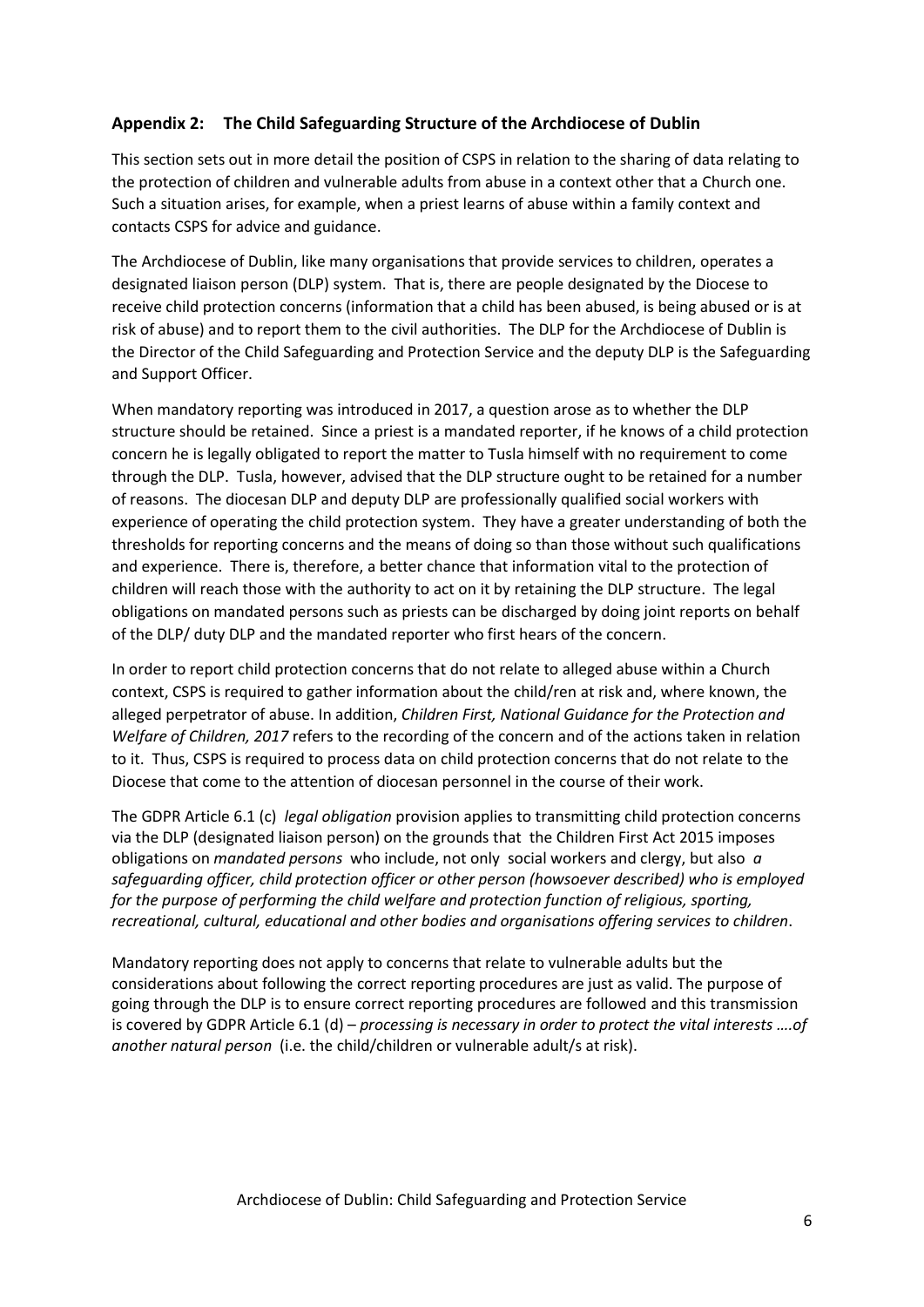# **Appendix 3: Data Retention**

This appendix sets out proposed retention periods for:

- safeguarding documents held in parishes;
- vetting records held between parishes and CSPS;
- vetting records held between schools and CSPS;
- non-diocesan case records held by CSPS;
- records relating to complaints or allegation of the abuse of children or vulnerable adults.

#### **A3.1 Safeguarding records held in parishes**

As part of good safeguarding practice a number of recording forms, available from the CSPS website:

[www.csps.dublindiocese.ie](http://www.csps.dublindiocese.ie/) are used in parishes. These include the following:

- Parental consent forms. These document parental/ guardian consent for the involvement of children in parish activities. They gather important data about the parent's/ guardian's contact details; children's medical and dietary requirements and provide for the children's own consent to be obtained in accordance with their age and understanding;
- Activity attendance sheets. These record the attendance of children and leaders at parish activities involving children;
- Sacristy sign-in book/ sheet. These are used to record the presence of parish personnel (priests, lay ministers and also visiting clergy/ ministers) in the church sacristy;
- General complaints forms. These record expressions of dissatisfaction by children or parents/ guardians relating to their children that have not been resolved by informal means and require a formal response. These are not allegations of abuse. Allegations of abuse are recorded separately;
- Incident/ accident forms. These record minor incidents or accidents involving children (not allegations of abuse) and the actions taken by parish personnel/ activity leaders in relation to them;
- Adult volunteer application forms. These gather data about parish volunteers/ lay ministers. They include a declaration relating to criminal convictions/ disciplinary procedures and a signed commitment to uphold parish and diocesan safeguarding policy and practices.

All of these forms are gathered and retained in the parish. In setting a policy for the retention of these documents a number of factors have been taken into consideration:

- The retention policy has to be easy to understand and operate. The policy, therefore, requires the same retention policy for all of these records;
- There has to be a clear rational for the retention of these records. The information gathered is needed while the children and volunteers are involved with the parish. The rational for their retention afterwards is that issues may arise in relation to a child involved in parish activities after the period of their involvement has ended;
- Some records will be held for a longer period. Records that relate to child protection concerns will be retained indefinitely but these will be held in the offices of CSPS, rather than in the parish. Records that relate to disciplinary issues relating to volunteers may also need to be retained for a longer period. Records that relate to serious accidents (those likely to give rise to an insurance claim) will also require to be retained in accordance with directions given by the insurers.

Archdiocese of Dublin: Child Safeguarding and Protection Service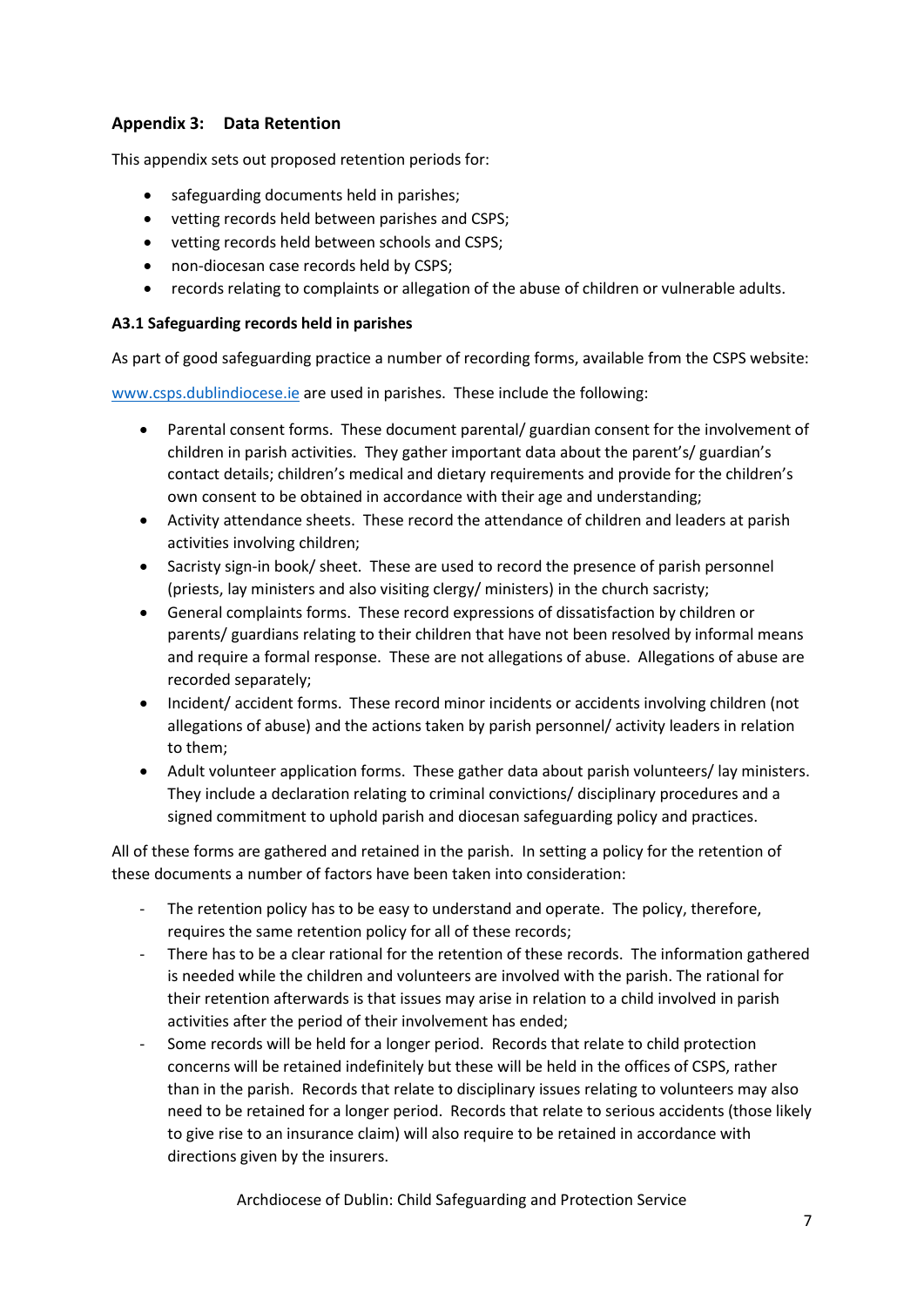Subject to these provisos the proposed retention period for these records is five years. The same applies to similar records that relate to the involvement of vulnerable adults in parish activities.

## **A3.2 Vetting records held between parishes and CSPS**

Vetting is a service to organisations, not to individuals. Therefore, the organisation (parish, school) is the vetting applicant and the person for whom vetting is sought is the vetting subject.

An application for vetting is made on form NVB1 (NVB3 is also used for parental consent for applications involving 16 and 17 years olds). This is completed by the vetting subject and signed off by someone in the parish (usually, but not always, the parish priest). The vetting subject is required to produce documents to prove their identity (passport, recent utility bill) and these are checked in the parish before the form is sent to CSPS. *Applications from parishes are accepted by CSPS on the understanding that the parish has checked and verified the vetting subject's identity.* Once the application is completed a form is sent electronically by the National Vetting Bureau (NVB) to CSPS with the outcome of the application (referred to as the 'vetting disclosure').

The records generated by these processes are very numerous and would create major problems of storage were they all to be retained in the parish. It is therefore proposed:

- The NVB1 and documents used by the parish to confirm the vetting subject's identity to be sent (electronically, wherever possible) by the parish to CSPS where they will be scanned and stored electronically in the offices of CSPS (there is no need for them to be retained in the parish). Hard copies of these documents will not be retained by CSPS;
- The vetting disclosure to be retained by CSPS in electronic format;
- The vetting disclosure from NVB to be forwarded to the parish priest (or the person to whom he has delegated this responsibility) at a secure, confidential parish email address (not to a personal email account);
- If the vetting subject is a volunteer, this record to be retained by the parish for as long as the person remains a volunteer and for one year after that. Where the person is re-vetted, the earlier record is not retained but is replaced by the newer one.
- Where a decision is made, based on the vetting disclosure, that the vetting subject is not a suitable person to work in the parish the record should be retained for a period of one year, in case the person chooses to challenge the decision or to apply for another role within the parish for which vetting is not required;
- If the vetting subject is an employee, the vetting records should be retained for the same period as other employment records;
- Information about volunteers, including their vetting status, should be retained by the parish in the parish volunteer register;
- If the vetting subject wishes to have a copy of their vetting disclosure, they apply to the parish for it.

The records retained by CSPS are those of vetting subjects currently employed or volunteering in the parishes for up to one year after they have finished working with the parish.

# **A3.3 Vetting records held between schools and CSPS**

CSPS has entered into an agreement with schools for all vetting to be done electronically. *Applications from schools are accepted by CSPS on the understanding that the school has checked and verified the vetting subject's identity.* The school submits applications for vetting on an Excel sheet, which allows for multiple applications to be included in the same document. The disclosures

Archdiocese of Dublin: Child Safeguarding and Protection Service